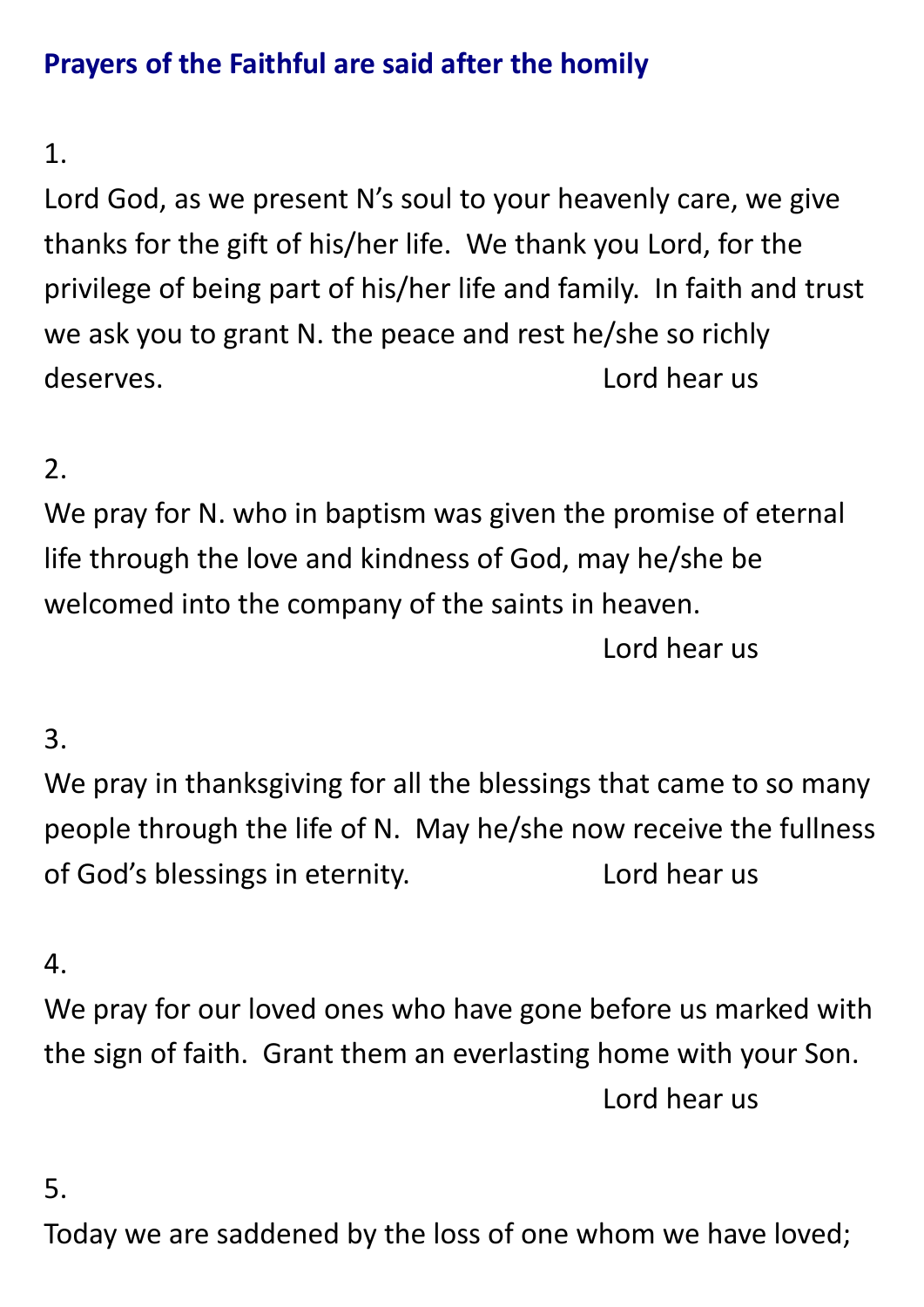may our hope in the Resurrection and the promise of eternal life bring us comfort and turn our sadness to joy.

Lord hear us

## 6.

Those who trusted in the Lord now sleep in the Lord. Give refreshment, rest, and peace to all whose faith is known to you alone. Lord hear us

### 7.

We pray for all our departed brothers and sisters. Today we pray for …………… May N. be reunited with them in God's Kingdom where there is no more pain or suffering.

Lord hear us

#### 8.

We pray for the family and friends of N. In these difficult days may the Lord be their strength and their consolation. Lord hear us

### 9.

God of all consolation, help us in our grief to comfort one another. May we find light in time of darkness, and faith in time of doubt. Lord hear us

### 10

We pray for the doctors and nurses and all the staff of ……… who